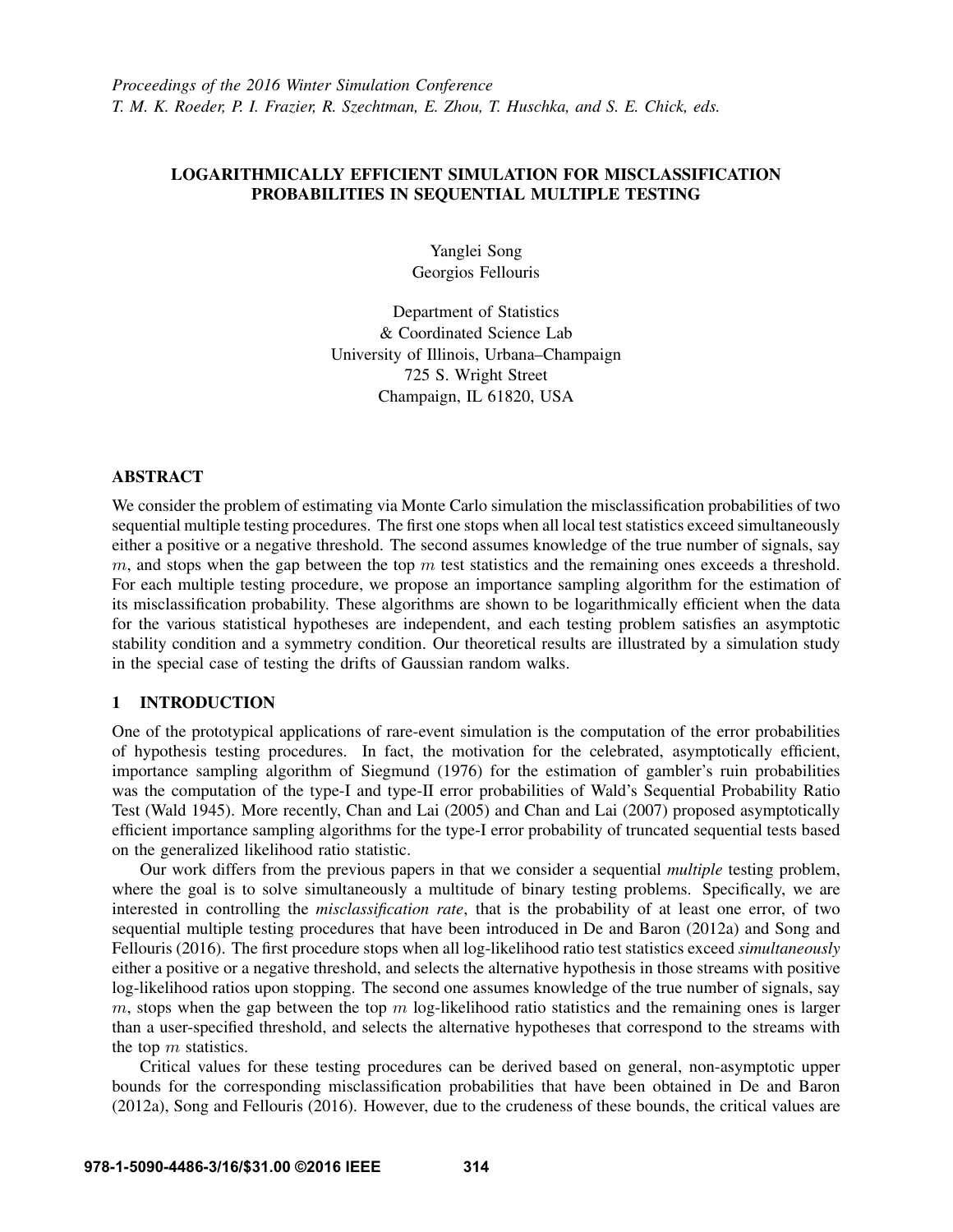very conservative and lead to sub-optimal performance compared to the one that could be achieved for the given tolerance to error. This can be avoided if the error probabilities can be computed efficiently via Monte Carlo simulation, in which case non-conservative critical values can be determined numerically.

In this work we propose a Monte Carlo approach, based on importance sampling, for the estimation of the misclassification probabilities of interest. Our main contribution is that we establish the asymptotic (logarithmic) efficiency of the proposed algorithms when the data streams that correspond to the various hypotheses are independent and each testing problem satisfies a symmetric and an asymptotic stability condition. To our knowledge, these are the first optimality results regarding the efficient simulation of error probabilities in sequential multiple testing, even in the special case of independent and identically distributed (i.i.d.) observations, where the corresponding test statistics become random walks. Indeed, the problem of interest is to estimate the probability that a *multi*-dimensional stochastic process (random walk in the case of i.i.d. observations) *exits a set in a "wrong" way*. This is fundamentally different from the probability that the same process *ever hits a "rare" set*, which has been considered for example by Glasserman and Wang (1997), Collamore (2002), Blanchet and Liu (2010). However, it is worth noting that the proposed importance sampling algorithms are based on (finite) mixtures of measures, which are known to be useful for estimating the probabilities of unions of rare events, as for example in Glasserman and Juneja (2008).

The rest of the paper is organized as follows: In Section 2 we formulate the problem of interest. In Section 3 we introduce and analyze the proposed importance sampling algorithm for a multiple testing procedure without any prior information on the number of signals. In Section 4 we do the same for a multiple testing procedure that knows a priori the number of signals. In Section 5 we present a simulation study that illustrates our theoretical results. In Section 6 we discuss potential generalizations of our work. Finally, we present a technical lemma and its proof in the Appendix.

#### 2 PROBLEM FORMULATION

Consider K *independent* streams of observations,  $X^k = \{X_n^k : n \in \mathbb{N}\}\$ , where  $k \in [K] := \{1, \ldots, K\}$ and  $\mathbb{N} := \{1, 2, \ldots\}$ . We denote by  $\mathcal{F}_n$  the  $\sigma$ -field generated by all streams up to time n, i.e.,  $\mathcal{F}_n :=$  $\sigma(X_1,\ldots,X_n)$ , where  $X_n := (X_n^1,\ldots,X_n^K)$  is the observed vector at time n. For each  $k \in [K]$ , we denote by  $P^k$  the distribution of  $X^k$  and consider two simple hypotheses for it:

$$
H_0^k : \mathsf{P}^k = \mathsf{P}_0^k \quad \text{versus} \quad H_1^k : \mathsf{P}^k = \mathsf{P}_1^k. \tag{1}
$$

We will say that there is "noise" in the  $k^{th}$  stream under  $\mathsf{P}_0^k$  and "signal" under  $\mathsf{P}_1^k$ . For each  $k \in [K]$ and  $n \in \mathbb{N}$ , the probability measures  $\mathsf{P}_0^k$  and  $\mathsf{P}_1^k$  are assumed to be equivalent, i.e., mutually absolutely continuous, when they are both restricted to the  $\sigma$ -algebra  $\mathcal{F}_n^k := \sigma(X_1^k, \dots, X_n^k)$  and we denote by  $\lambda^k(n)$ the corresponding log-likelihood ratio, i.e.,

$$
\lambda^k(n) := \log \frac{d\mathsf{P}_1^k}{d\mathsf{P}_0^k}(\mathcal{F}_n^k). \tag{2}
$$

Moreover, we assume that the two hypotheses in each stream are well-separated, in the sense that

$$
\mathsf{P}_0^k \left( \lim_{n \to \infty} \lambda^k(n) = -\infty \right) = \mathsf{P}_1^k \left( \lim_{n \to \infty} \lambda^k(n) = \infty \right) = 1, \text{ for each } k \in [K]. \tag{3}
$$

We denote by  $P_A$  the underlying probability measure when  $A \subset [K]$  is the true subset of signals, i.e.,

$$
\mathsf{P}_A := \bigotimes_{k=1}^K \mathsf{P}^k; \quad \mathsf{P}^k = \begin{cases} \mathsf{P}_0^k, & \text{if } k \notin A \\ \mathsf{P}_1^k, & \text{if } k \in A \end{cases} \tag{4}
$$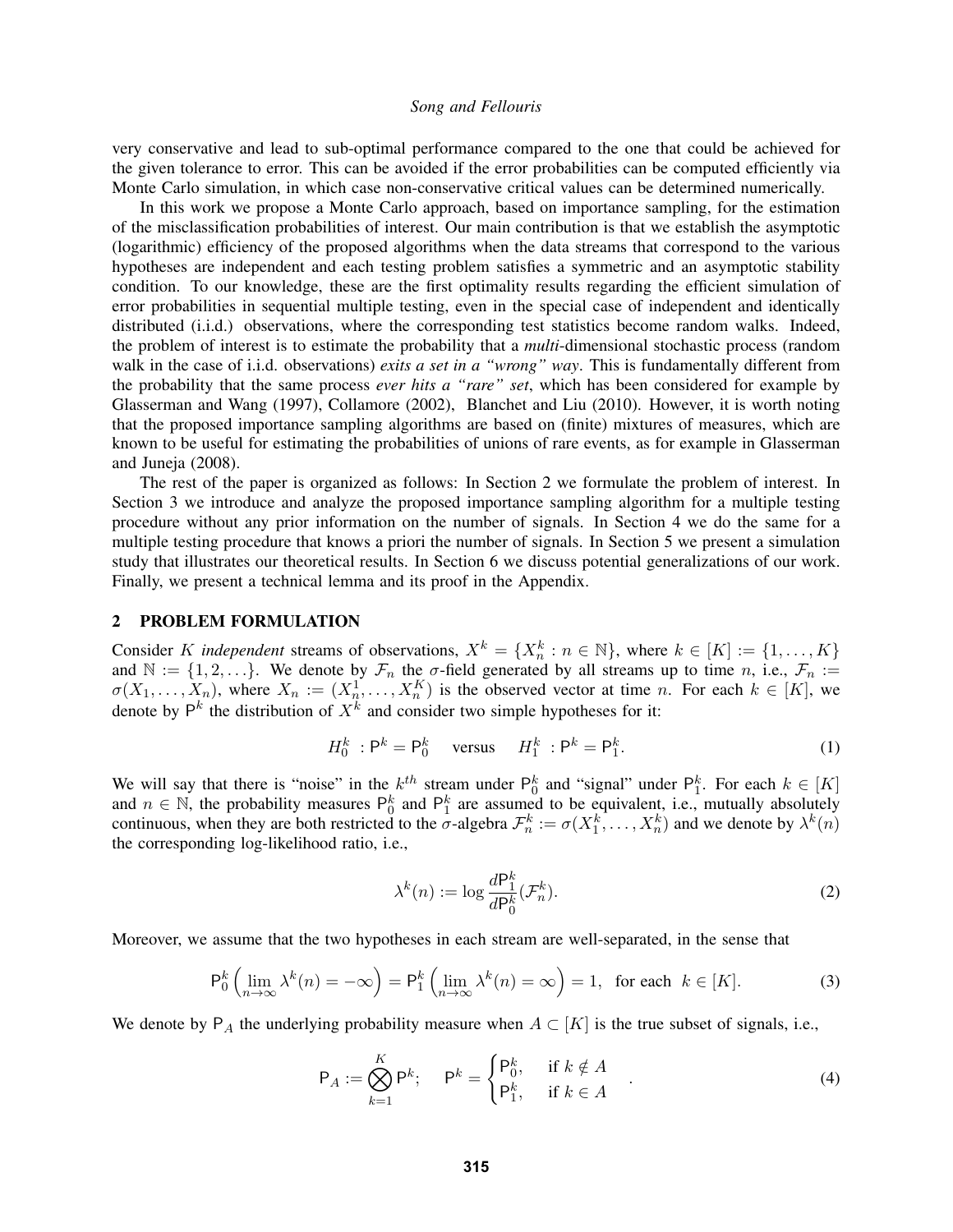For any  $C \subset [K]$  and  $n \in \mathbb{N}$  we denote by  $\lambda^{A,C}(n)$  the log-likelihood ratio of  $P_A$  versus  $P_C$  when both measures are restricted to  $\mathcal{F}_n$ ; from (4) it is clear that

$$
\lambda^{A,C}(n) := \log \frac{dP_A}{dP_C}(\mathcal{F}_n) = \sum_{k \in A \setminus C} \lambda^k(n) - \sum_{j \in C \setminus A} \lambda^j(n). \tag{5}
$$

We assume that data are acquired sequentially in all streams and that the goal is to stop sampling (simultaneously in all streams) as soon as there is sufficient evidence in order to identify the correct hypothesis in all K testing problems of interest. Formally, a *sequential multiple testing procedure* is a family of pairs  $\{(T_b, D_b) : b > 0\}$ , where b is a user-specified parameter,  $T_b$  is an  $\{\mathcal{F}_n\}$ -stopping time at which we stop sampling in all streams, and  $D_b := (D_b^1, \ldots, D_b^K)$  is an  $\mathcal{F}_{T_b}$ -measurable, K-dimensional which we stop sampling in an streams, and  $D_b := (D_b, \ldots, D_b)$  is an  $\mathcal{F}T_b$ -ineasurable,  $\Lambda$ -dimensional random vector with values in  $\{0, 1\}^K$ , which represents the decision upon stopping. Specifically, for each  $k \in [K]$  hypothesis  $H_i^k$  is selected on the event  $\{D_b^k = i, T_b < \infty\}$ ,  $i = 0, 1$ . With an abuse of notation, we will also identify  $D_b$  with the subset  $\{k \in [K] : D_b^k = 1\}$  of streams in which the alternative hypothesis is selected upon stopping.

If A is the true subset of signals, then  $\alpha(b) := P_A(D_b \neq A)$  is the misclassification probability of  $(T_b, D_b)$ , i.e., its probability of making at least one mistake. We will assume that  $\alpha(b) \to 0$  as  $b \to \infty$ ; thus, the user can control  $\alpha(b)$  at arbitrarily small levels with an appropriate selection of the parameter b. In the absence of closed-form expressions, sharp bounds, or good approximations for  $\alpha(b)$ , Monte Carlo simulation provides an attractive method for its computation. The plain Monte Carlo approach suggests averaging independent realizations of the indicator of the event  $\{D_b \neq A\}$ , generated under  $P_A$ . However, it is well understood that this approach is inefficient when  $\alpha(b)$  is very small as the number of simulations required to guarantee a certain relative error is inversely proportional to  $\alpha(b)$ .

An alternative way to estimate  $\alpha(b)$  via Monte Carlo simulation is based on Wald's likelihood ratio identity. For any probability measure  $\overline{P}$  under which the stopping time  $T_b$  is almost surely finite we have

$$
\alpha(b) = \bar{\mathsf{E}} \left[ \bar{\Lambda}_b^{-1}; \bar{D}_b \neq A \right],
$$

where  $\bar{E}$  is expectation under  $\bar{P}$ , and  $\bar{\Lambda}_b$  is the likelihood ratio of  $\bar{P}$  versus  $P_A$  when both measures are restricted to the  $\sigma$ -algebra generated by all observations up to time  $T_b$ . This identity suggests that an alternative way to estimate  $\alpha(b)$  is to average independent realizations of  $\bar{\alpha}(b)$ , generated under  $\bar{P}$ , where

$$
\bar{\alpha}(b) := \bar{\Lambda}_b^{-1} \mathbb{I} \{ \bar{D}_b \neq A \}.
$$

We would like to select  $\bar{P}$  such that the second moment, and consequently the variance, of  $\bar{\alpha}(b)$  under  $\bar{P}$ goes to 0 at the fastest possible rate. From the non-negativity of the variance it is clear that for every  $b > 0$ we have  $\mathbb{E} \left[ \bar{\alpha}^2(b) \right] \geq \alpha^2(b)$ , and consequently

$$
\limsup_{b \to \infty} \frac{|\log \bar{\mathsf{E}}\left[\bar{\alpha}^2(b)\right]|}{|\log \alpha^2(b)|} \le 1.
$$

We will say that  $\bar{P}$  is *asymptotically efficient* or *asymptotically optimal* (Asmussen and Glynn 2007) if

$$
\liminf_{b \to \infty} \frac{|\log \bar{E} \left[ \bar{\alpha}^2(b) \right]|}{|\log \alpha^2(b)|} \ge 1,
$$

in which case the equality holds and lim inf can be replaced by lim. This notion of asymptotic optimality is also known as *logarithmic efficiency*, and it is well known to be equivalent to

$$
\limsup_{b \to \infty} \frac{\bar{\mathsf{E}} \left[ \bar{\alpha}^2(b) \right]}{\alpha^{2-\epsilon}(b)} = 0, \quad \forall \epsilon > 0.
$$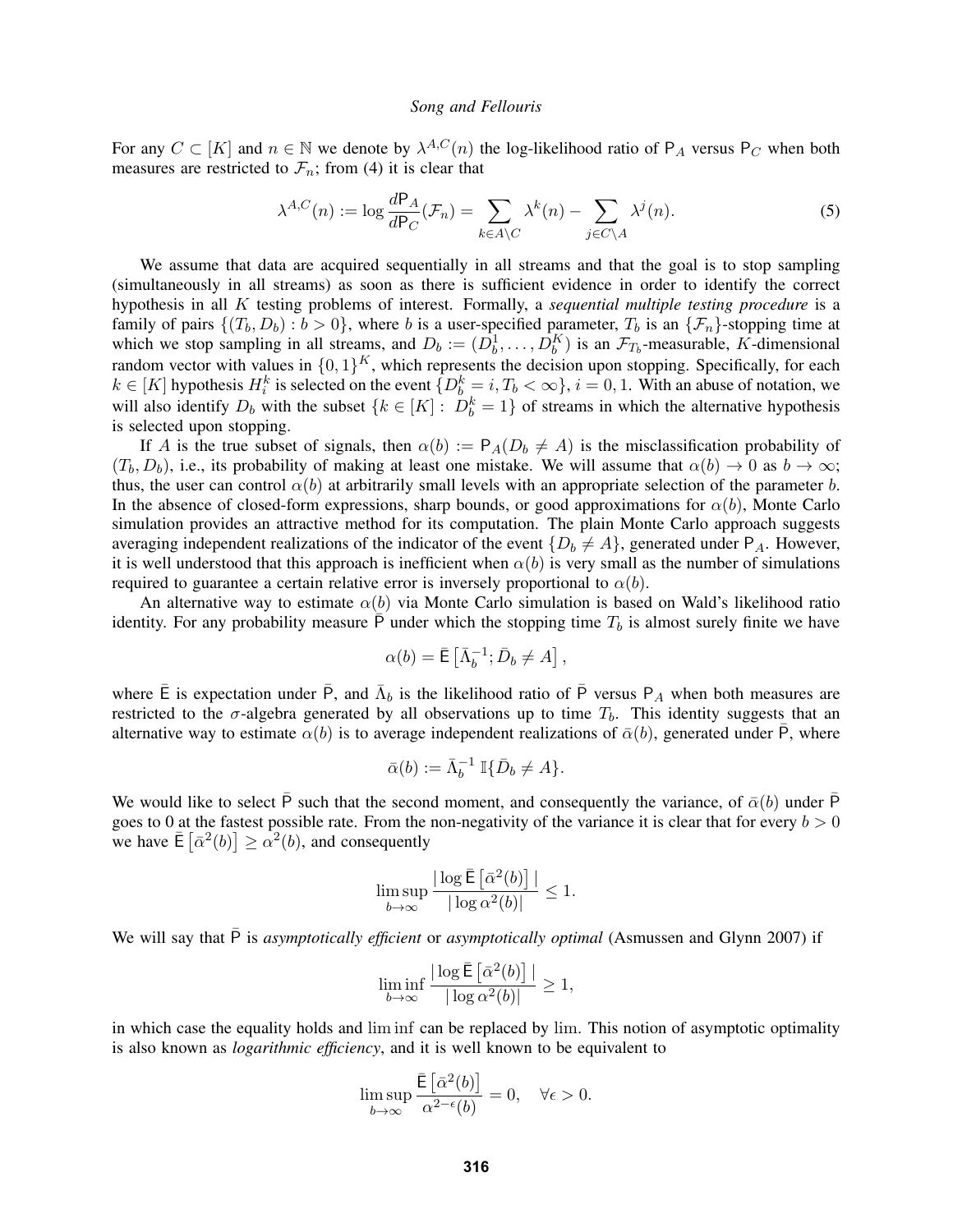Our main goal in this paper is to propose logarithmically efficient importance sampling estimators for the misclassification probabilities of two specific multiple testing procedures, which have been proposed by De and Baron (2012a) and Song and Fellouris (2016). In order to do so, we need to make certain assumptions on the distributions of the observed processes and the structure of the testing problems. In particular, we will assume that

1. there are positive numbers  $\{\mathcal{I}_0^k, \mathcal{I}_1^k : k \in [K]\}$  such that for every  $k \in [K]$  and  $\epsilon > 0$ ,

$$
\sum_{n=1}^{\infty} \mathsf{P}_0^k \left( \left| \frac{1}{n} \lambda^k(n) + \mathcal{I}_0^k \right| > \epsilon \right) < \infty, \quad \sum_{n=1}^{\infty} \mathsf{P}_1^k \left( \left| \frac{1}{n} \lambda^k(n) - \mathcal{I}_1^k \right| > \epsilon \right) < \infty,\tag{6}
$$

2. the null and the alternative hypothesis in each stream are symmetric, in the sense that

$$
\mathcal{I}_0^k = \mathcal{I}_1^k = \mathcal{I}^k \quad \text{for every} \quad k \in [K]. \tag{7}
$$

Condition (6) guarantees the asymptotic stability of the log-likelihood ratio in each testing problem, in the sense that it satisfies a strengthened version of the Strong Law of Large Numbers. Indeed, from the Borel–Cantelli Lemma it follows that (6) implies

$$
\mathsf{P}_0^k \left( \lim_{n \to \infty} \frac{1}{n} \lambda^k(n) = -\mathcal{I}_0^k \right) = 1, \quad \mathsf{P}_1^k \left( \lim_{n \to \infty} \frac{1}{n} \lambda^k(n) = \mathcal{I}_1^k \right) = 1.
$$

The stronger notion of convergence described in (6) was introduced by Hsu and Robbins (1947) and is known as *complete convergence*. It is satisfied by a large class of stochastic models with possibly dependent observations, such as hidden Markov models and autoregressive models (see, e.g. Sections 3.4.6 and 3.4.7 in Tartakovsky, Nikiforov, and Basseville (2014)). In the special case that each  $\lambda^k$  is a random walk, i.e., the increments  $\{\lambda^k(n) - \lambda^k(n-1); n \in \mathbb{N}\}\$  are i.i.d. under  $\hat{P}_i^k$ , then it is well known that (6) is equivalent to the finiteness of the *second* moment of  $\lambda^k(1)$  under  $P_i^k$ , where  $i = 0, 1$  (Hsu and Robbins 1947, Erdos 1949).

Condition (7) is clearly satisfied when the distribution of  $\lambda^k$  under  $\mathsf{P}_1^k$  is the same as the distribution of  $-\lambda^k$  under  $P_0^k$ . This is in particular the case in the fundamental problem of testing the means of Gaussian i.i.d. observations, which we consider in more detail in Section 5.

### 3 INTERSECTION RULE

In this section we focus on the so-called "*intersection rule*",  $(\tilde{T}_b, \tilde{D}_b)$ , according to which we stop when all local log-likelihood ratio statistics are either above b or below  $-b$ . Formally,

$$
\widetilde{T}_b := \inf \left\{ n \in \mathbb{N} : |\lambda^k(n)| \ge b \text{ for every } k \in [K] \right\},\
$$

$$
\widetilde{D}_b^k := \begin{cases} 1, & \text{if } \lambda^k(\widetilde{T}_b) \ge b \\ 0, & \text{if } \lambda^k(\widetilde{T}_b) \le -b \end{cases} \quad k \in [K].
$$

In order to compute the misclassification probability of the intersection rule,

$$
\alpha_{int}(b) := \mathsf{P}_A(\widetilde{D}_b \neq A),
$$

we suggest an importance sampling approach that is based on a change of measure from  $P_A$  to a uniform mixture over measures of the form  $\{P_C, |C \triangle A| = 1\}$ , i.e.,

$$
\widetilde{\mathsf{P}} := \frac{1}{K} \left[ \sum_{j \notin A} \mathsf{P}_{A \cup \{j\}} + \sum_{k \in A} \mathsf{P}_{A \setminus \{k\}} \right]. \tag{8}
$$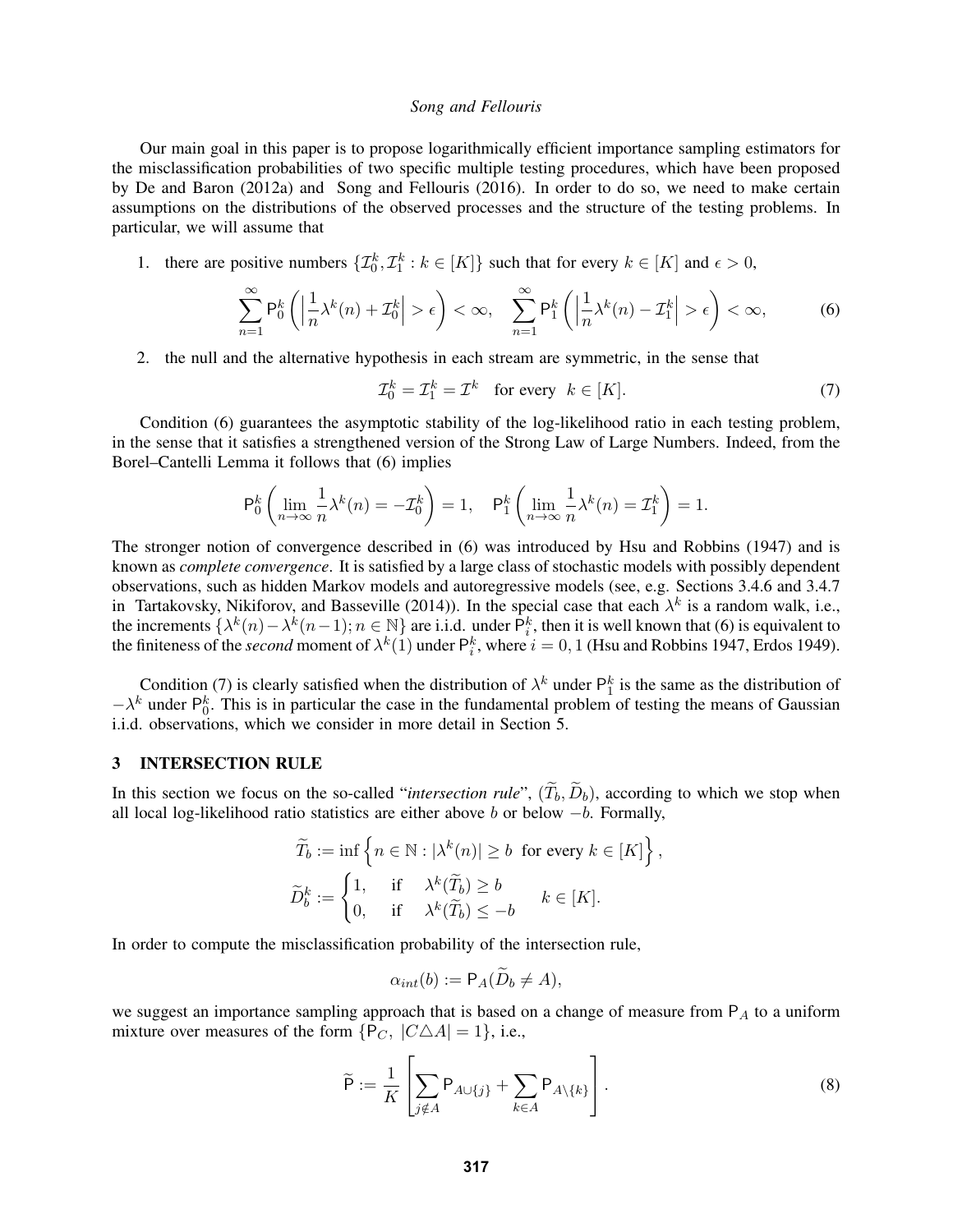That is, we suggest estimating  $\alpha_{int}(b)$  by averaging independent realizations of

$$
\widetilde{\alpha}(b) := \widetilde{\Lambda}_b^{-1} \mathbb{I} \{ \widetilde{D}_b \neq A \},
$$

generated under  $\widetilde{P}$ , where  $\widetilde{\Lambda}_b$  is the likelihood ratio of  $\widetilde{P}$  versus P<sub>A</sub> when both measures are restricted to the  $\sigma$ -algebra generated by all observations up to time  $\widetilde{T}_b$ , which takes the form

$$
\widetilde{\Lambda}_b := \frac{1}{K}\left[\sum_{j\notin A} \exp\{\lambda^j(\widetilde{T}_b)\} + \sum_{k\in A} \exp\{-\lambda^k(\widetilde{T}_b)\}\right].
$$

Our goal in this section is to show that, under certain assumptions on the testing problem, this is a logarithmically efficient importance sampling estimator for  $\alpha_{int}(b)$ .

**Lemma 1** For any  $b > 0$  we have  $\widetilde{P}(\widetilde{T}_b < \infty) = 1$ . Moreover,

$$
\limsup_{b \to \infty} \frac{\log \alpha_{int}(b)}{b} \le -1, \quad \liminf_{b \to \infty} \frac{|\log \widetilde{\mathsf{E}}\left[\widetilde{\alpha}^2(b)\right]|}{b} \ge 2. \tag{9}
$$

*Proof.* Fix  $b > 0$ . In order to prove that  $\widetilde{T}_b$  terminates almost surely under  $\widetilde{P}$ , it suffices to show that this is the case under any measure of the form  $P_C$ . Fix  $C \subset [K]$ . Then,

$$
\widetilde{T}_b \le \widetilde{T}'_b := \inf\{n \ge 1 : \lambda^k(n) \ge b \text{ and } \lambda^j(n) \le -b \text{ for any } k \in C, j \notin C\}
$$

and condition (3) guarantees that  $\widetilde{T}_b$ , and consequently  $\widetilde{T}_b$ , is almost surely finite under P<sub>C</sub>. Now, we turn to the proof of the two asymptotic bounds in (9). On the event  ${\{\widetilde{D}_b \neq A\}}$ , either there is a  $j \notin A$  such that  $\lambda^{j}(\widetilde{T}_{b}) \geq b$  or there is a  $k \in A$  such that  $\lambda^{k}(\widetilde{T}_{b}) \leq -b$ , and consequently  $\widetilde{\Lambda}_{b} \geq e^{b}/K$ . Therefore,  $\widetilde{\alpha}(b) \leq Ke^{-b}$ , which implies that

$$
\alpha_{int}(b) = \widetilde{\mathsf{E}}\left[\widetilde{\alpha}(b)\right] \leq Ke^{-b}, \quad \widetilde{\mathsf{E}}\left[\widetilde{\alpha}^2(b)\right] \leq K^2 e^{-2b}.\tag{10}
$$

Taking logarithms, dividing by b and letting  $b \to \infty$  in these two inequalities completes the proof.  $\Box$ 

**Remark 1** From (9) it follows that to establish the logarithmic efficiency of  $\tilde{P}$ , it suffices to show that

$$
\liminf_{b \to \infty} \frac{1}{b} \log \alpha_{int}(b) \ge -1. \tag{11}
$$

Indeed, this asymptotic lower bound together with the first inequality in (9) implies that

$$
\lim_{b \to \infty} \frac{1}{b} |\log \alpha_{int}(b)| = 1,
$$

which, together with the second inequality in (9), guarantees the logarithmic efficiency property, i.e.,

$$
\lim_{b \to \infty} \frac{|\log \widetilde{\mathsf{E}}\left[\widetilde{\alpha}^2(b)\right]|}{|\log \alpha_{int}^2(b)|} = 1. \tag{12}
$$

**Theorem 1** Suppose that assumptions (6)–(7) hold. Then, the mixture distribution  $\tilde{P}$ , defined in (8), is logarithmically efficient for the estimation of the misclassification probability of the intersection rule, i.e., (12) holds.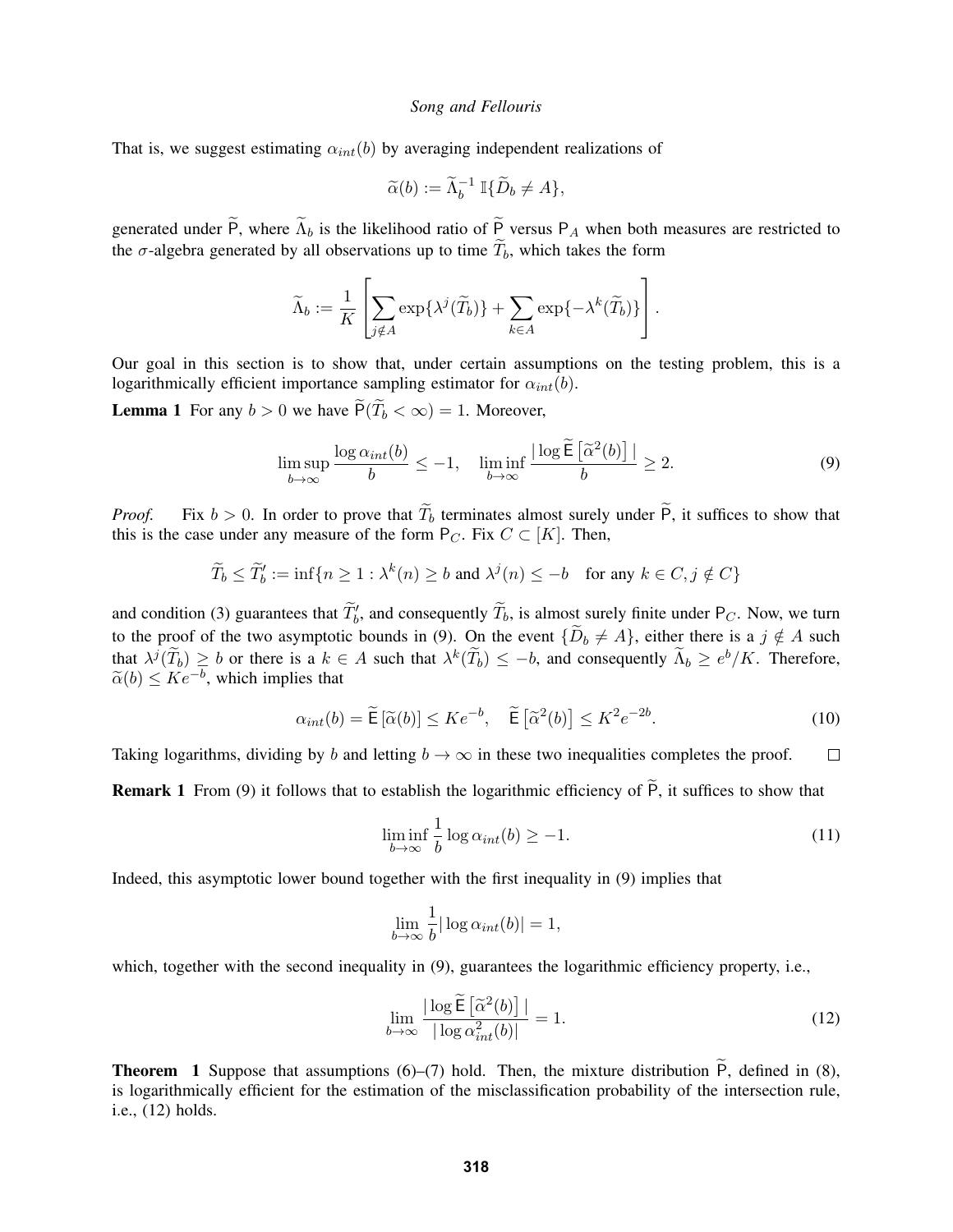*Proof.* Based on Remark 1, it suffices to show that the asymptotic lower bound in (11) holds under the conditions of the theorem. In order to do so, we set

$$
L_0(A) := \min_{j \notin A} \mathcal{I}^j, \quad L_1(A) := \min_{k \in A} \mathcal{I}^k, \quad L(A) := \min\{L_0(A), L_1(A)\},\tag{13}
$$

and we adopt the convention that  $L_0([K]) = L_1(\emptyset) := \infty$ . Then, either there is some  $j_0 \notin A$  such that  $\mathcal{I}^{j_0} = L(A)$ , or some  $k_0 \in A$  such that  $\mathcal{I}^{k_0} = L(A)$ . Without loss of generality, we assume the existence of  $j_0$ , and set  $C = A \cup \{j_0\}$ . Clearly,

$$
\alpha_{int}(b) = \mathsf{P}_A(\widetilde{D}_b \neq A) \ge \mathsf{P}_A(\widetilde{D}_b = C).
$$

From representation (5) it follows that for every  $n \in \mathbb{N}$  we have  $\lambda^{A,C}(n) = -\lambda^{j_0}(n)$ . Therefore, from Wald's likelihood ratio identity we have

$$
\mathsf{P}_A(\widetilde{D}_b = C) = \mathsf{E}_C \left[ \exp\{-\lambda^{j_0}(\widetilde{T}_b)\}; \ \widetilde{D}_b = C \right].
$$

Then, for every  $\eta > 0$  we have

$$
\alpha_{int}(b) \ge \mathsf{E}_C \left[ \exp\{-\lambda^{j_0}(\widetilde{T}_b)\}; \widetilde{D}_b = C, \ \lambda^{j_0}(\widetilde{T}_b) < (1+\eta)b \right] \ge e^{-(1+\eta)b} \, \mathsf{P}_C \left( \widetilde{D}_b = C, \lambda^{j_0}(\widetilde{T}_b) < (1+\eta)b \right),
$$

and consequently,

$$
\frac{1}{b}\log\alpha_{int}(b)\geq -(1+\eta)+\frac{1}{b}\log\left[P_C\left(\widetilde{D}_b=C,\lambda^{j_0}(\widetilde{T}_b)<(1+\eta)b\right)\right].
$$

Since  $\eta$  is an arbitrary positive number, it suffices to show that the probability in the right-hand side goes to 1 as  $b \to \infty$ . Since this is the probability of an intersection, it suffices to show that as  $b \to \infty$  we have

$$
\mathsf{P}_C(\widetilde{D}_b \neq C) \to 0 \quad \text{and} \quad \mathsf{P}_C\left(\lambda^{j_0}(\widetilde{T}_b) \ge (1+\eta)b\right) \to 0.
$$

From (10) it is clear that the first convergence holds; therefore it suffices to show that the second holds as well. From the definition of the stopping rule  $\widetilde{T}_b$ , it follows that

$$
\{\lambda^{j_0}(\widetilde{T}_b) \ge (1+\eta)b\} = \bigcup_{k \in [K]} \left\{ |\lambda^k(\widetilde{T}_b - 1)| < b \right\} \bigcap \{\lambda^{j_0}(\widetilde{T}_b) \ge (1+\eta)b\}.
$$

Therefore, due to Boole's inequality, it suffices to show that for every  $k \in C$  and  $j \notin C$  we have

$$
\mathsf{P}_C\left(\lambda^k(\widetilde{T}_b - 1) \le b, \ \lambda^{j_0}(\widetilde{T}_b) \ge (1 + \eta)b\right) \to 0, \\
\mathsf{P}_C\left(-\lambda^j(\widetilde{T}_b - 1) \le b, \ \lambda^{j_0}(\widetilde{T}_b) \ge (1 + \eta)b\right) \to 0.\n\tag{14}
$$

 $\Box$ 

Fix  $k \in C$  and  $j \notin C$ . Then, from assumptions (6)–(7) we have

$$
\sum_{n=1}^{\infty} \mathsf{P}_C\left(\left|\frac{1}{n}\lambda^k(n)-\mathcal{I}^k\right|>\epsilon\right)<\infty, \quad \sum_{n=1}^{\infty} \mathsf{P}_C\left(\left|\frac{1}{n}\lambda^j(n)+\mathcal{I}^j\right|>\epsilon\right)<\infty.
$$

If  $k = j_0$ , trivially  $\mathcal{I}^k = \mathcal{I}^{j_0}$ ; otherwise,  $k \in A$ , in which case we have

$$
\mathcal{I}^k \ge L_1(A) \ge L(A) = \mathcal{I}^{j_0},
$$

where the first two inequalities follow from the definition of  $L_1(A)$  and  $L(A)$  in (13), and the last from the definition of  $j_0$ . On the other hand, since  $j \notin C$  implies  $j \notin A$ , again from (13) we have

$$
\mathcal{I}^j \ge L_0(A) \ge L(A) = \mathcal{I}^{j_0}.
$$

Thus, from Lemma 3 in the Appendix it follows that (14) holds, which completes the proof.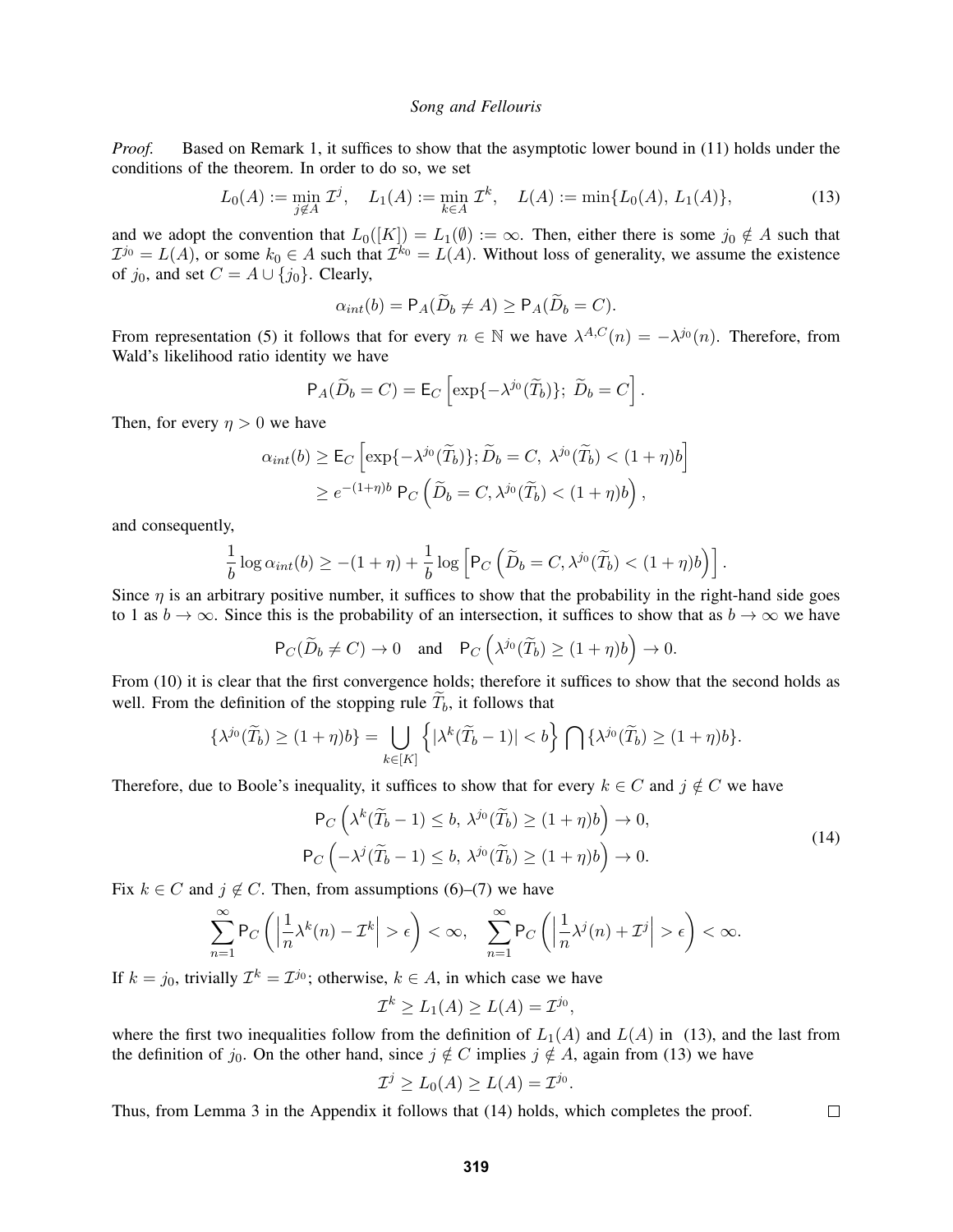### 4 GAP RULE

In this section we assume that we know a priori that there are exactly m signals, for some  $1 \le m \le K - 1$ , and we focus on the "*gap rule*",  $(\widehat{T}_b, \widehat{D}_b)$ , which stops when the gap between the m-th and the  $(m+1)$ -th top log-likelihood ratio statistics is larger than some positive threshold b, and selects the alternative hypothesis in the  $m$  streams with the top log-likelihood ratios upon stopping. Formally,

$$
\widehat{T}_b := \inf \left\{ n \ge 1 : \lambda^{(m)}(n) - \lambda^{(m+1)}(n) \ge b \right\},\
$$
  

$$
\widehat{D}_b := \{ i_1(\widehat{T}_b), \dots, i_m(\widehat{T}_b) \},
$$

where  $\lambda^{(1)}(n) \geq \ldots \geq \lambda^{(K)}(n)$  are the ordered log-likelihood ratio statistics at time n, and  $i_1(n),\ldots,i_K(n)$ are the corresponding stream indices, i.e.,  $\lambda^{(k)}(n) = \lambda^{i_k(n)}(n)$  for every  $k \in [K]$ . For the estimation of the misclassification probability of the gap-rule

$$
\alpha_{gap}(b) := \mathsf{P}_A(D_b \neq A)
$$

for some  $A \subset [K]$  such that  $|A| = m$ , we propose an importance sampling approach based on a change of measure from  $P_A$  to a uniform mixture over  $\{P_C : |C \setminus A| = |A \setminus C| = 1\}$ , i.e.,

$$
\widehat{\mathsf{P}} := \frac{1}{m(K-m)} \sum_{k \in A} \sum_{j \notin A} \mathsf{P}_{(A \setminus \{k\}) \cup \{j\}},\tag{15}
$$

Specifically, we suggest estimating  $\alpha_{gap}(b)$  by averaging independent realizations of

$$
\widehat{\alpha}(b) := \widehat{\Lambda}_b^{-1} \mathbb{I} \{ \widehat{D}_b \neq A \},
$$

where  $\widehat{\Lambda}_b$  is the likelihood ratio of  $\widehat{P}$  versus P<sub>A</sub> when both measures are restricted to the  $\sigma$ -algebra generated by all observations up to time  $\widehat{T}_b$ , i.e.,

$$
\widehat{\Lambda}_b := \frac{1}{m(K-m)} \sum_{k \in A} \sum_{j \notin A} \exp \left\{ \lambda^j(\widehat{T}_b) - \lambda^k(\widehat{T}_b) \right\}.
$$

We will show that, under the same conditions as the ones we imposed in the previous section, this is a logarithmically efficient estimator of  $\alpha_{gap}(b)$ .

**Lemma 2** For any  $b > 0$  we have  $\widehat{P}(\widehat{T}_b < \infty) = 1$ . Moreover,

$$
\limsup_{b \to \infty} \frac{\log \alpha_{gap}(b)}{b} \le -1, \quad \liminf_{b \to \infty} \frac{|\log \widehat{E}[\widehat{\alpha}^2(b)]|}{b} \ge 2.
$$
 (16)

*Proof.* Fix  $b > 0$ . A similar argument as in the proof of Lemma 1 can be used to show that the gap rule terminates almost surely under P. On the event  ${\{\hat{D}_b \neq A\}}$  there exist  $k_0 \in A$  and  $j_0 \notin A$  such that  $\lambda^{j_0}(\widehat{T}_b) - \lambda^{k_0}(\widehat{T}_b) \ge b$ , and consequently

$$
\widehat{\Lambda}_b \ge \frac{1}{m(K-m)} e^b.
$$

Therefore,  $\hat{\alpha}_b \le m(m - K)e^{-b}$ , which clearly implies

$$
\alpha_{gap}(b) = \widehat{\mathsf{E}}\left[\widehat{\alpha}(b)\right] \le m(m-K)e^{-b}, \qquad \widehat{\mathsf{E}}\left[\widehat{\alpha}^2(b)\right] \le (m(m-K))^2 e^{-2b}.
$$
 (17)

Taking logarithms, dividing by b and letting  $b \to \infty$  in these two inequalities implies the asymptotic upper bounds in (16).  $\Box$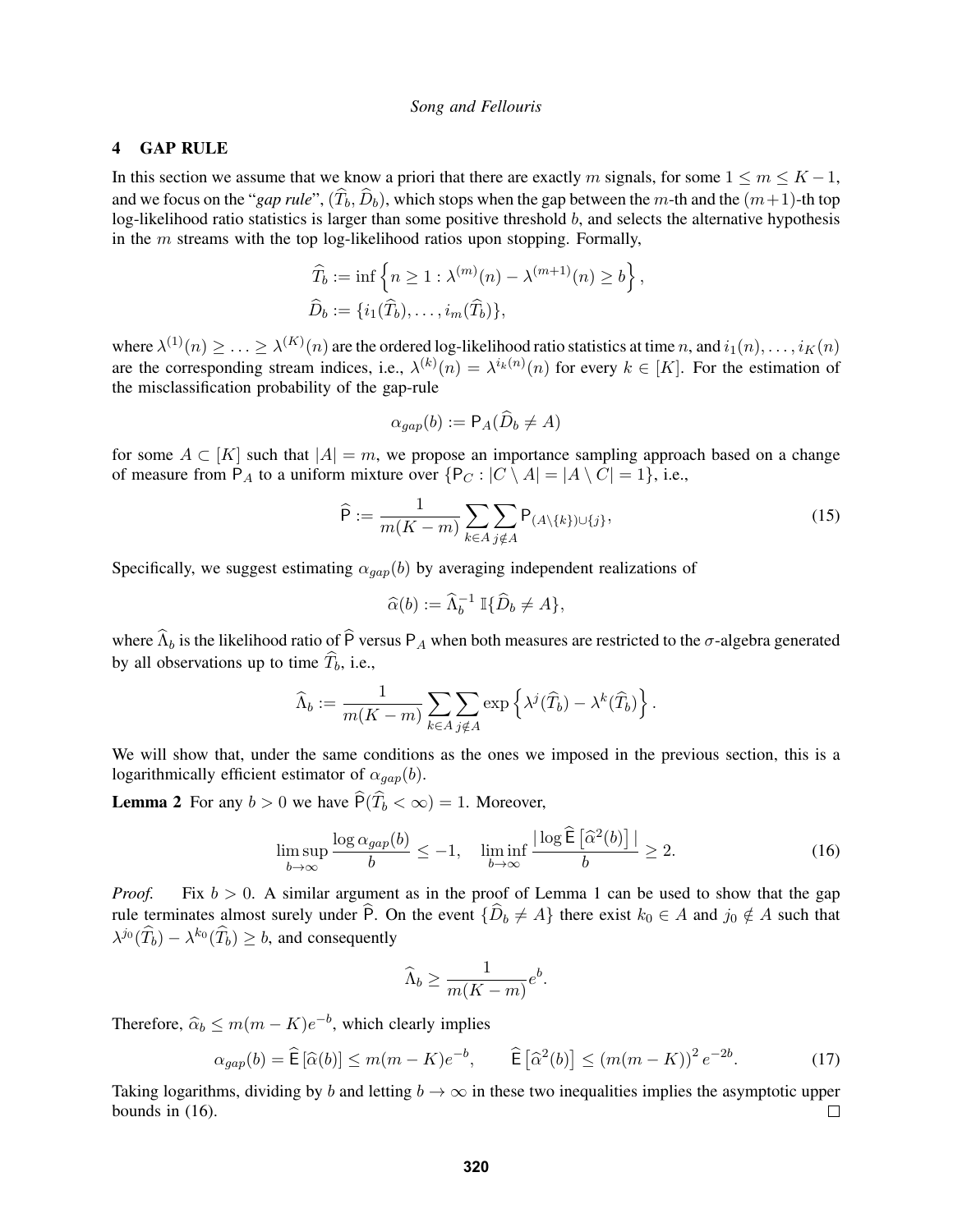**Theorem 2** Assume that (6)–(7) hold. The importance distribution  $\hat{P}$ , defined in (15), is logarithmically efficient, that is,

$$
\lim_{b \to \infty} \frac{|\log \widehat{E} [\widehat{\alpha}^2(b)]|}{|\log \alpha_{gap}^2(b)|} = 1.
$$

*Proof.* From (16), and by similar argument as in Remark 1, it suffices to show that

$$
\liminf_{b \to \infty} \frac{1}{b} \log \alpha_{gap}(b) \ge -1.
$$

Fix  $b > 0$  and recall the definitions of  $L_0(A)$  and  $L_1(A)$  in (13). Then, there exist  $k_0 \in A$  and  $j_0 \notin A$ such that  $L_0(A) = \mathcal{I}^{j_0}$  and  $L_1(A) = \mathcal{I}_1^{k_0}$ . We set  $C = (A \setminus \{k_0\}) \cup \{j_0\}$ . Clearly,  $|C| = m$ . Then, for any  $\eta > 0$  we have

$$
\alpha_{gap}(b) = \mathsf{P}_A(\widehat{D}_b \neq A) \ge \mathsf{P}_A(\widehat{D}_b = C)
$$
  
\n
$$
= \mathsf{E}_C \left[ \exp\{-(\lambda^{j_0}(\widehat{T}_b) - \lambda^{k_0}(\widehat{T}_b))\}; \ \widehat{D}_b = C \right]
$$
  
\n
$$
\ge \mathsf{E}_C \left[ \exp\{-(\lambda^{j_0}(\widehat{T}_b) - \lambda^{k_0}(\widehat{T}_b))\}; \ \widehat{D}_b = C, \ \lambda^{j_0}(\widehat{T}_b) - \lambda^{k_0}(\widehat{T}_b) < (1 + \eta)b \right]
$$
  
\n
$$
\ge e^{-(1+\eta)b} \left[1 - \mathsf{P}_C(\widehat{D}_b \neq C) - \mathsf{P}_C\left(\lambda^{j_0}(\widehat{T}_b) - \lambda^{k_0}(\widehat{T}_b) \ge (1 + \eta)b\right) \right].
$$

From (17) it follows that  $P_C(\widehat{D}_b \neq C) \rightarrow 0$  as  $b \rightarrow \infty$ . Since  $\eta$  is arbitrary, by a similar argument as in the proof of Theorem 1, it suffices to show that as  $b \to \infty$  we have

$$
\mathsf{P}_C\left(\lambda^{j_0}(\widehat{T}_b)-\lambda^{k_0}(\widehat{T}_b)\geq (1+\eta)b\right)\to 0.
$$

At time  $\widehat{T}_b - 1$ , there exist  $k \in C, j \notin C$  such that  $\lambda^k(\widehat{T}_b - 1) - \lambda^j(\widehat{T}_b - 1) < b$ . Thus, by Boole's inequality it suffices to show that for every  $k \in C$  and  $j \notin C$  we have

$$
\mathsf{P}_C\left(\lambda^k(\widehat{T}_b-1)-\lambda^j(\widehat{T}_b-1)
$$

Fix  $k \in C$  and  $j \notin C$ . Due to assumption (6) we have

$$
\sum_{n=1}^{\infty} \mathsf{P}_C\left( \left| \frac{1}{n} (\lambda^k(n) - \lambda^j(n)) - (\mathcal{I}^k + \mathcal{I}^j) \right| \ge \epsilon \right) < \infty,
$$
  

$$
\sum_{n=1}^{\infty} \mathsf{P}_C\left( \left| \frac{1}{n} (\lambda^{j_0}(n) - \lambda^{k_0}(n)) - (\mathcal{I}^{j_0} + \mathcal{I}^{k_0}) \right| \ge \epsilon \right) < \infty.
$$

If  $k \neq k_0$  and  $j \neq j_0$ , then  $k \in A$  and  $j \notin A$ , and from (13) we have

$$
\mathcal{I}^k + \mathcal{I}^j \ge L_1(A) + L_0(A) = \mathcal{I}^{k_0} + \mathcal{I}^{j_0}
$$

Clearly, if either  $k = k_0$  or  $j = j_0$ , then  $\mathcal{I}^k + \mathcal{I}^j \ge \mathcal{I}^{k_0} + \mathcal{I}^{j_0}$  still holds. Thus, by Lemma 3 in the Appendix we have that (18) holds, which completes the proof.  $\Box$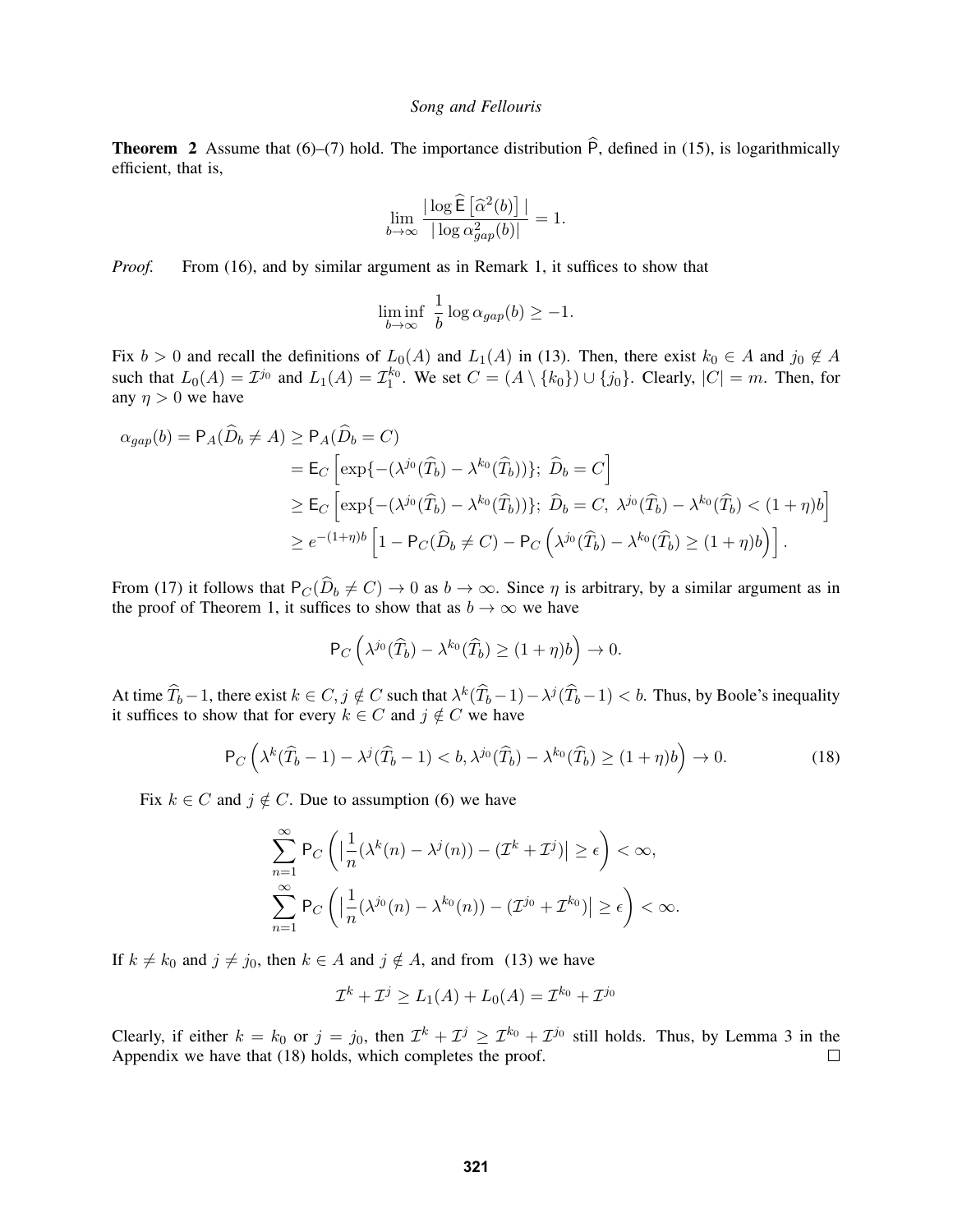### 5 A SIMULATION STUDY

Our goal in this section is to illustrate the theoretical results of the previous two sections with a simulation study. To this end, suppose that, for each  $k \in [K]$ ,  $\{X_n^k : n \in \mathbb{N}\}\$  is a sequence of independent random variables with common density  $f^k$  relative to some  $\sigma$ -finite measure  $\mu^k$ . In this context, for each stream  $k \in [K]$  the hypothesis testing problem (1) takes the form

$$
H_0^k : f^k = f_0^k \quad \text{versus} \quad H_1^k : f^k = f_1^k,
$$

where  $f_0^k$  and  $f_1^k$  are densities with common support. Further, the log-likelihood ratio process  $\lambda^k$ , defined in (2), becomes a random walk. Thus, assumption (6) is satisfied if and only if  $\lambda^k(1)$  has a finite *second* moment under both  $P_0^k$  and  $P_1^k$ , and  $\mathcal{I}_0^k$  and  $\bar{\mathcal{I}}_1^k$  reduce to the Kullback-Leibler numbers between  $f_0^k$  and  $f_1^k$ , i.e.,

$$
\mathcal{I}_0^k = \int \log \left( \frac{f_0^k}{f_1^k} \right) f_0^k d\mu^k \quad \text{ and } \quad \mathcal{I}_1^k = \int \log \left( \frac{f_1^k}{f_0^k} \right) f_1^k d\mu^k.
$$

The assumption (7) requires that the two hypotheses are symmetric, in the sense that  $\mathcal{I}_0^k = \mathcal{I}_1^k$  for every  $k \in [K]$ . This assumption is satisfied in the fundamental problem of testing the drifts of Gaussian random walks, that is when  $\bar{f}_0^k = \mathcal{N}(\theta_0^k, \sigma_k^2)$  and  $f_1^k = \mathcal{N}(\theta_1^k, \sigma_k^2)$  for some  $\sigma_k > 0$  and real numbers  $\theta_0^k \neq \theta_1^k$ . In this case, the distribution of  $\lambda^k$  under  $P_1^k$  is the same as the distribution of  $-\lambda^k$  under  $P_0^k$ , and

$$
\mathcal{I}_0^k = \frac{(\theta_1^k - \theta_0^k)^2}{2\sigma_k^2} = \mathcal{I}_1^k.
$$

We will illustrate our theoretical results in this context. Although this is not needed for the logarithmic efficiency of the proposed algorithms, we will further assume that the hypotheses are homogeneous and set  $\theta_0^k = \theta_0 = 0$ ,  $\bar{\theta}_1^k = \theta_1 = 0.5$  and  $\sigma_k = \sigma = 1$ . This is a convenient assumption, because in this case the misclassification probability of the intersection rule,  $\alpha_{int}(b)$ , does not depend on the true subset of signals, A. The same is true for the relative error of the proposed estimator of  $\alpha_{int}(b)$ , i.e., the standard deviation of the estimator divided by the estimate itself. In Figure 1a we plot this relative error against the estimate of  $|\log_{10} \alpha_{int}(b)|$  for different values of b when  $K = 20$  and  $K = 100$ .

The symmetry and homogeneity of this testing problem also guarantees that the misclassification probability of the gap rule,  $\alpha_{gap}(b)$ , is the same whenever the true subset of signals has size m and  $K - m$ . Therefore, for a given (even) K it suffices to simulate the gap rule for  $m = \{1, \ldots, K/2\}$ . In Figures 1b and 1c we plot the relative error of the proposed importance sampling estimator against the estimate of  $|\log_{10} \alpha_{gap}(b)|$  for  $K = 20$  and  $K = 100$ , respectively.

From Figure 1, we can see that even when the misclassification probability of the intersection rule is as small as  $10^{-20}$ , the relative error of the proposed estimator is roughly 1% when  $K = 20$ , and 2.5% when  $K = 100$ . On the other hand, when the misclassification probability of the gap rule is as small as  $10^{-20}$ , the maximum relative error of the proposed estimator is achieved when  $m = K/2$  and is roughly 2.5% when  $K = 20$  and 10% when  $K = 100$ . Therefore, it is clear that the difficulty of the estimation problem increases as the number streams increases.

#### 6 DISCUSSION

It is easy to see that the logarithmic efficiency still holds if we employ *non-uniform* mixtures over  ${P_C : |C \triangle A| = 1}$ , and  ${P_C : |C \setminus A| = |A \setminus C| = 1}$  for the estimation of  $\alpha_{int}(b)$  and  $\alpha_{gap}(b)$ , respectively, and it would be interesting to understand the potential gains of such a non-uniform mixture. One direction of future work is to consider the computation of alternative error probabilities, such as the familywise type-I and type-II errors that have been considered by De and Baron (2012b), Bartroff and Song (2014), Song and Fellouris (2016). Finally, it is interesting to extend the results of the current paper to a more general framework where the processes  $\{\lambda^k\}$  are not necessarily log-likelihood ratios.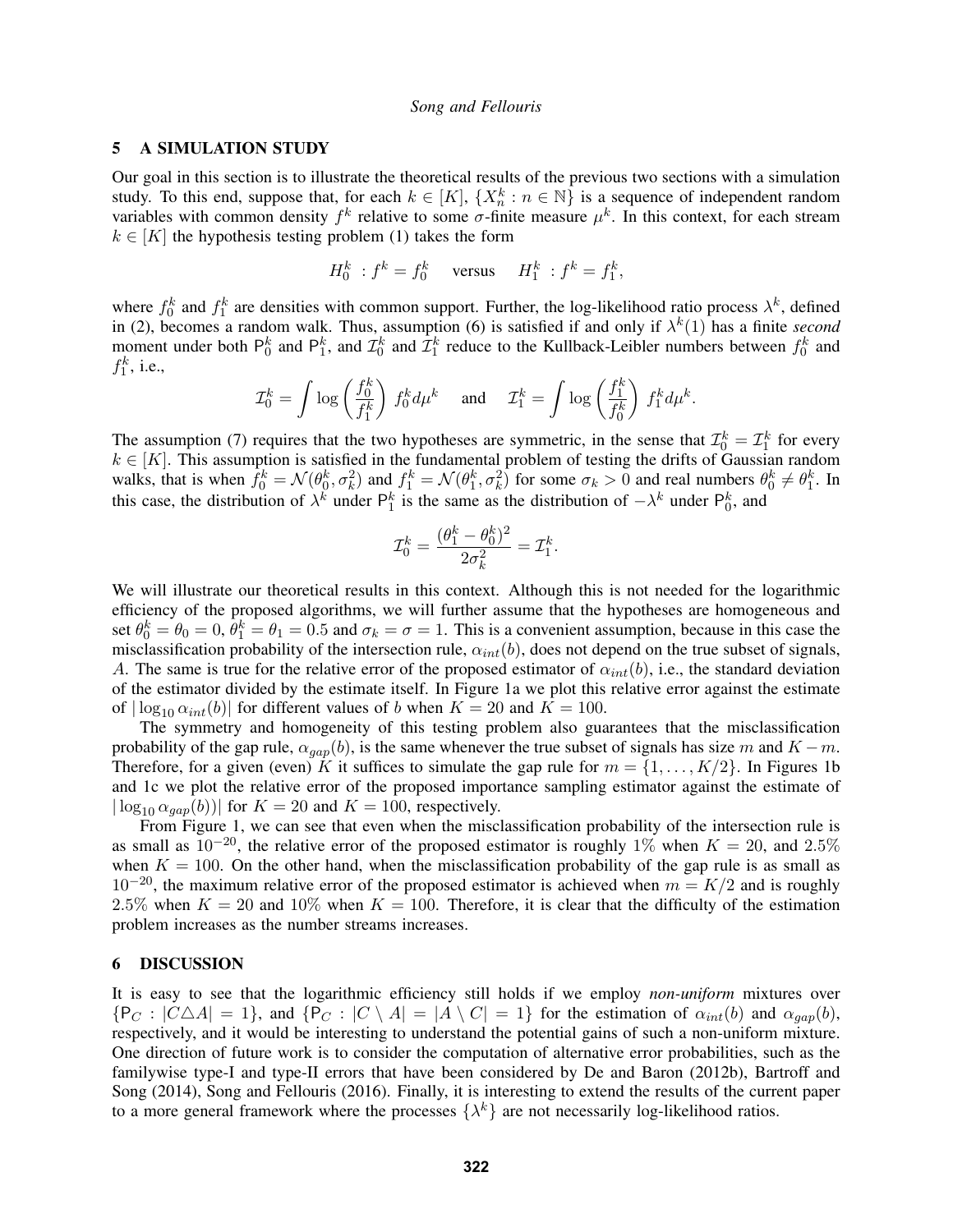

Figure 1: The x-axis is the estimate of  $|\log_{10} \alpha_{int}(b)|$  in (a) and  $|\log_{10} \alpha_{gap}(b)|$  in (b) and (c). The y-axis is the relative error, that is the standard deviation of the proposed estimator divided by the estimate itself. Each curve is computed based on 100, 000 realizations.

# 7 ACKNOWLEDGMENTS

This work was supported by the Division of Computing and Communication Foundations through the U.S. National Science Foundation under Grant 1514245 and in part by the Simons Foundation under Grant C3663.

## A APPENDIX

In this Appendix we state and prove a general lemma that was used in order to obtain asymptotic lower bounds on the error probabilities of interest.

**Lemma 3** Let  $\{\xi_i(n): n \in \mathbb{N}\}\ (i = 1, 2)$  be two stochastic processes on some probability space  $(\Omega, \mathcal{F}, P)$ . The two processes can have arbitrary dependence structure. Suppose that there are positive constants  $\mathcal{I}_1 \geq \mathcal{I}_2 > 0$  such that for every  $\epsilon > 0$  we have

$$
\sum_{n=1}^{\infty} \mathsf{P}\left(\left|\frac{1}{n}\xi_1(n)-\mathcal{I}_1\right| \geq \epsilon\right) < \infty, \quad \text{and} \quad \mathsf{P}\left(\lim_{n \to \infty} \frac{1}{n}\xi_2(n)=\mathcal{I}_2\right) = 1.
$$

Then, for any random time T with  $P(T < \infty) = 1$  and any  $q > 0$  we have

$$
\lim_{b \to \infty} \mathsf{P} \left( \xi_1(T) \le b, \ \xi_2(T+1) \ge (1+q)b \right) = 0.
$$

*Proof.* Fix any  $c \in (0, q)$ , and let  $n_b = \lfloor b(1 + c)/\mathcal{I}_2 \rfloor$  be the smallest integer  $\geq b(1 + c)/\mathcal{I}_2$ . Notice that  $P(\xi_1(T) \leq b, \xi_2(T+1) \geq (1+q)b)$  is upper bounded by  $I_b + II_b$ , where

$$
I_b := \mathsf{P}(\xi_1(T) \leq b, T \geq n_b), \quad \Pi_b := \mathsf{P}(\xi_2(T+1) \geq (1+q)b, T < n_b).
$$

Thus it's sufficient to show as  $b \to \infty$ ,  $I_b \to 0$  and  $II_b \to 0$ . For the first term, we notice that for any  $n \geq n_b$ ,

$$
\frac{b}{n} \le \frac{b}{n_b} \le \frac{\mathcal{I}_2}{1+c} \le \frac{\mathcal{I}_1}{1+c} < \mathcal{I}_1.
$$

Let  $\epsilon = \frac{c}{1+}$  $\frac{c}{1+c}\mathcal{I}_1 > 0$ , then

$$
I_b = \sum_{n \ge n_b} P(\xi_1(n) \le b, T = n) \le \sum_{n \ge n_b} P\left(\frac{1}{n}\xi_1(n) \le \frac{b}{n}\right) \le \sum_{n \ge n_b} P\left(\frac{1}{n}\xi_1(n) \le \frac{T_1}{1+c}\right)
$$
  
= 
$$
\sum_{n \ge n_b} P\left(\frac{1}{n}\xi_1(n) - T_1 \le -\epsilon\right) \le \sum_{n \ge n_b} P\left(\left|\frac{1}{n}\xi_1(n) - T_1\right| \ge \epsilon\right).
$$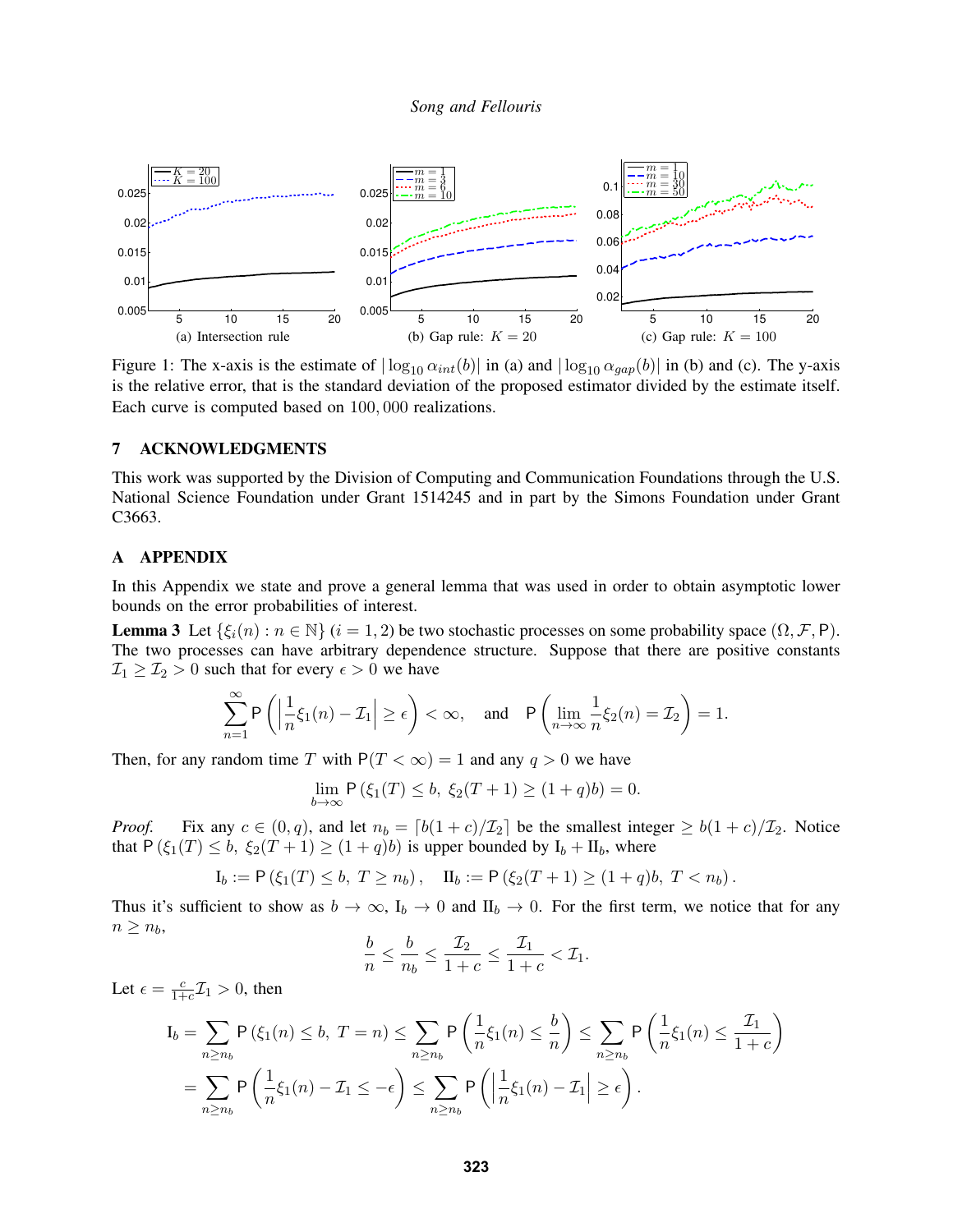As  $b \to \infty$ , we have  $n_b \to \infty$ . Since by assumption  $\xi_1$  convergences completely, we have  $I_b \to 0$ . For the second term, since  $c \in (0, q)$ , there exists  $\epsilon' > 0$  such that for large enough b we have

$$
\frac{(1+q)b}{n_b} = \frac{(1+q)b}{\lceil b(1+c)/\mathcal{I}_2 \rceil} \ge (1+\epsilon')\mathcal{I}_2.
$$

As a result,

$$
\Pi_b \le \mathsf{P}\left(\max_{1 \le n \le n_b} \xi_2(n) \ge (1+q)b\right) \le \mathsf{P}\left(\frac{1}{n_b} \max_{1 \le n \le n_b} \xi_2(n) \ge (1+\epsilon')\mathcal{I}_2\right).
$$

By Lemma A.1 of Fellouris and Tartakovsky (2016), we have as  $n_b \to \infty$ ,

$$
\mathsf{P}\left(\frac{1}{n_b}\max_{1\leq n\leq n_b}\xi_2(n)\geq (1+\epsilon')\mathcal{I}_2\right)\to 0,
$$

which implies  $II_b \rightarrow 0$ . Thus the proof is complete.

## **REFERENCES**

- Asmussen, S., and P. W. Glynn. 2007. *Stochastic Simulation: Algorithms and Analysis*, Volume 57. Springer Science & Business Media.
- Bartroff, J., and J. Song. 2014. "Sequential Tests of Multiple Hypotheses Controlling Type I and II Familywise error rates". *Journal of Statistical Planning and Inference* 153:100–114.
- Blanchet, J., and J. Liu. 2010. "Efficient Importance Sampling in Ruin Problems for Multidimensional Regularly Varying Random Walks". *Journal of Applied Probability* 47 (2): 301–322.
- Chan, H. P., and T. L. Lai. 2005. "Importance Sampling for Generalized Likelihood Ratio Procedures in Sequential Analysis". *Sequential Analysis* 24 (3): 259–278.
- Chan, H. P., and T. L. Lai. 2007. "Efficient Importance Sampling for Monte Carlo Evaluation of Exceedance Probabilities". *The Annals of Applied Probability* 17 (2): 440–473.
- Collamore, J. 2002, 02. "Importance Sampling Techniques for the Multidimensional Ruin Problem for General Markov Additive Sequences of Random Vectors". *The Annals of Applied Probability* 12 (1): 382–421.
- De, S. K., and M. Baron. 2012a. "Sequential Bonferroni Methods for Multiple Hypothesis Testing with Strong Control of Family-Wise Error Rates I and II". *Sequential Analysis* 31 (2): 238–262.
- De, S. K., and M. Baron. 2012b. "Step-Up and Step-Down Methods for Testing Multiple Hypotheses in Sequential Experiments". *Journal of Statistical Planning and Inference* 142 (7): 2059–2070.
- Erdos, P. 1949, 06. "On a Theorem of Hsu and Robbins". *The Annals of Mathematical Statistics* 20 (2): 286–291.
- Fellouris, G., and A. G. Tartakovsky. 2016, January. "Multichannel Sequential Detection- Part I: Non-i.i.d. Data". *arXiv 1601.03379*.
- Glasserman, P., and S. Juneja. 2008. "Uniformly Efficient Importance Sampling for the Tail Distribution of Sums of Random Variables". *Mathematics of Operations Research* 33 (1): 36–50.
- Glasserman, P., and Y. Wang. 1997. "Counterexamples in Importance Sampling for Large Deviations Probabilities". *The Annals of Applied Probability* 7 (3): 731–746.
- Hsu, P.-L., and H. Robbins. 1947. "Complete Convergence and the Law of Large Numbers". *Proceedings of the National Academy of Sciences* 33 (2): 25–31.
- Siegmund, D. 1976. "Importance Sampling in the Monte Carlo Study of Sequential Tests". *The Annals of Statistics*:673–684.
- Song, Y., and G. Fellouris. 2016. "Asymptotically Optimal, Sequential, Multiple Testing Procedures with Prior Information on the Number of Signals". *arXiv preprint arXiv:1603.02791*.

 $\Box$